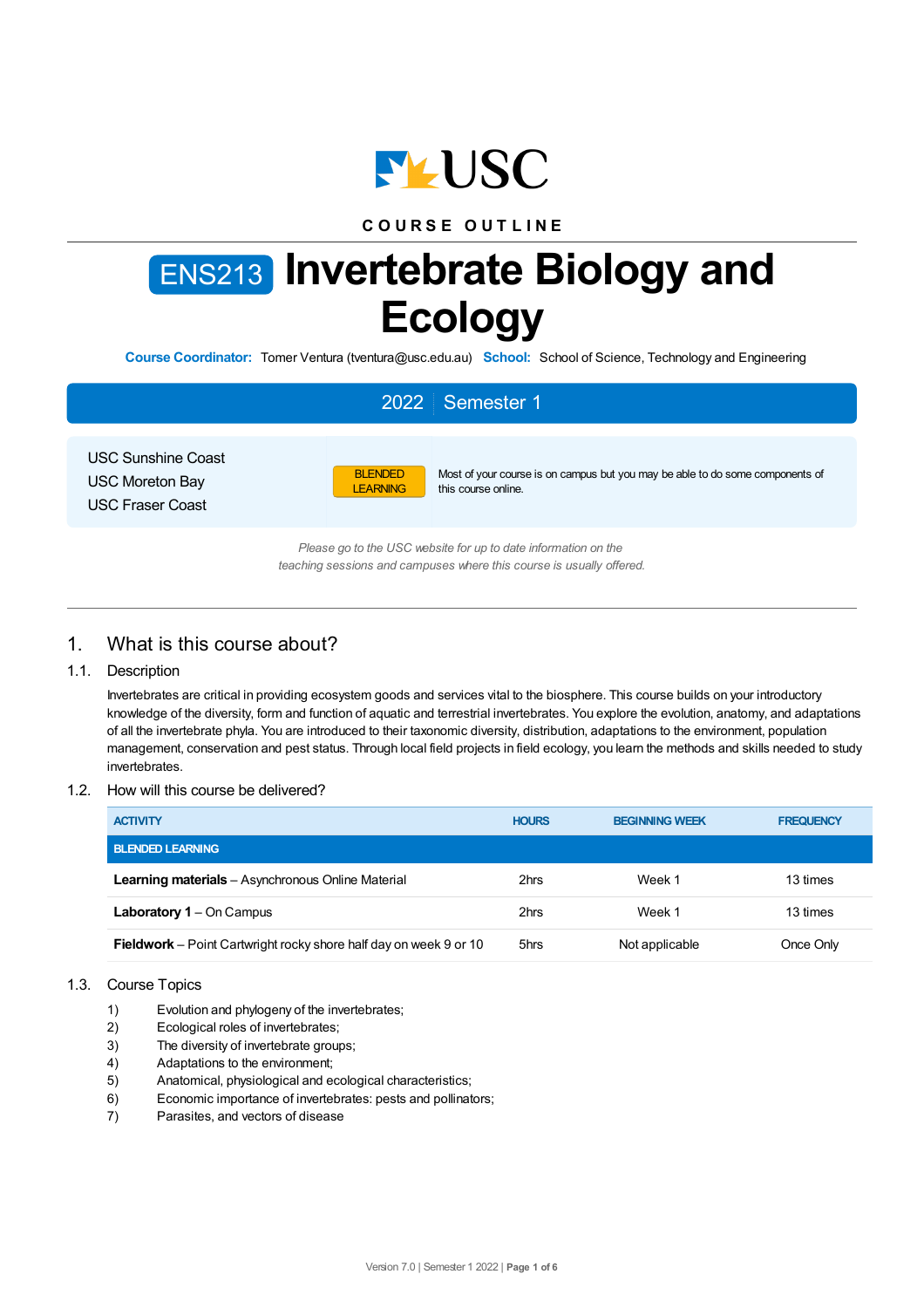# 2. What level is this course?

## 200 Level (Developing)

Building on and expanding the scope of introductory knowledge and skills, developing breadth or depth and applying knowledge and skills in a new context. May require pre-requisites where discipline specific introductory knowledge or skills is necessary. Normally, undertaken in the second or third full-time year of an undergraduate programs.

## 3. What is the unit value of this course?

12 units

## 4. How does this course contribute to my learning?

|   | <b>COURSE LEARNING OUTCOMES</b>                                                                                                                                                                                                                                                             | <b>GRADUATE QUALITIES</b>                                                 |
|---|---------------------------------------------------------------------------------------------------------------------------------------------------------------------------------------------------------------------------------------------------------------------------------------------|---------------------------------------------------------------------------|
|   | On successful completion of this course, you should be able to                                                                                                                                                                                                                              | Completing these tasks<br>successfully will contribute to<br>you becoming |
|   | Demonstrate and apply knowledge about i) diversity & main diagnostic characters of each phylum<br>ii) adaptations to the environment iii) links between form and function iv) the life cycles of parasites<br>and their health and ecological impacts v) ecological roles of invertebrates. | Knowledgeable                                                             |
| 2 | Arque with evidence how the rich diversity of invertebrates and their adaptations seen today are<br>the product of multiple processes in evolution.                                                                                                                                         | Knowledgeable                                                             |
| 3 | Assemble and present a thematic classified collection of invertebrate species that illustrates the<br>diversity of the group and their adaptations to the environment.                                                                                                                      | Creative and critical thinker                                             |

## 5. Am Ieligible to enrol in this course?

Refer to the USC [Glossary](https://www.usc.edu.au/about/policies-and-procedures/glossary-of-terms-for-policy-and-procedures) of terms for definitions of "pre-requisites, co-requisites and anti-requisites".

## 5.1. Pre-requisites

**SCI102** 

5.2. Co-requisites

Not applicable

5.3. Anti-requisites

Not applicable

5.4. Specific assumed prior knowledge and skills (where applicable)

Not applicable

## 6. How am Igoing to be assessed?

6.1. Grading Scale

Standard Grading (GRD)

High Distinction (HD), Distinction (DN), Credit (CR), Pass (PS), Fail (FL).

6.2. Details of early feedback on progress

A formative practice practical exam will be given in week 4 during lab hours.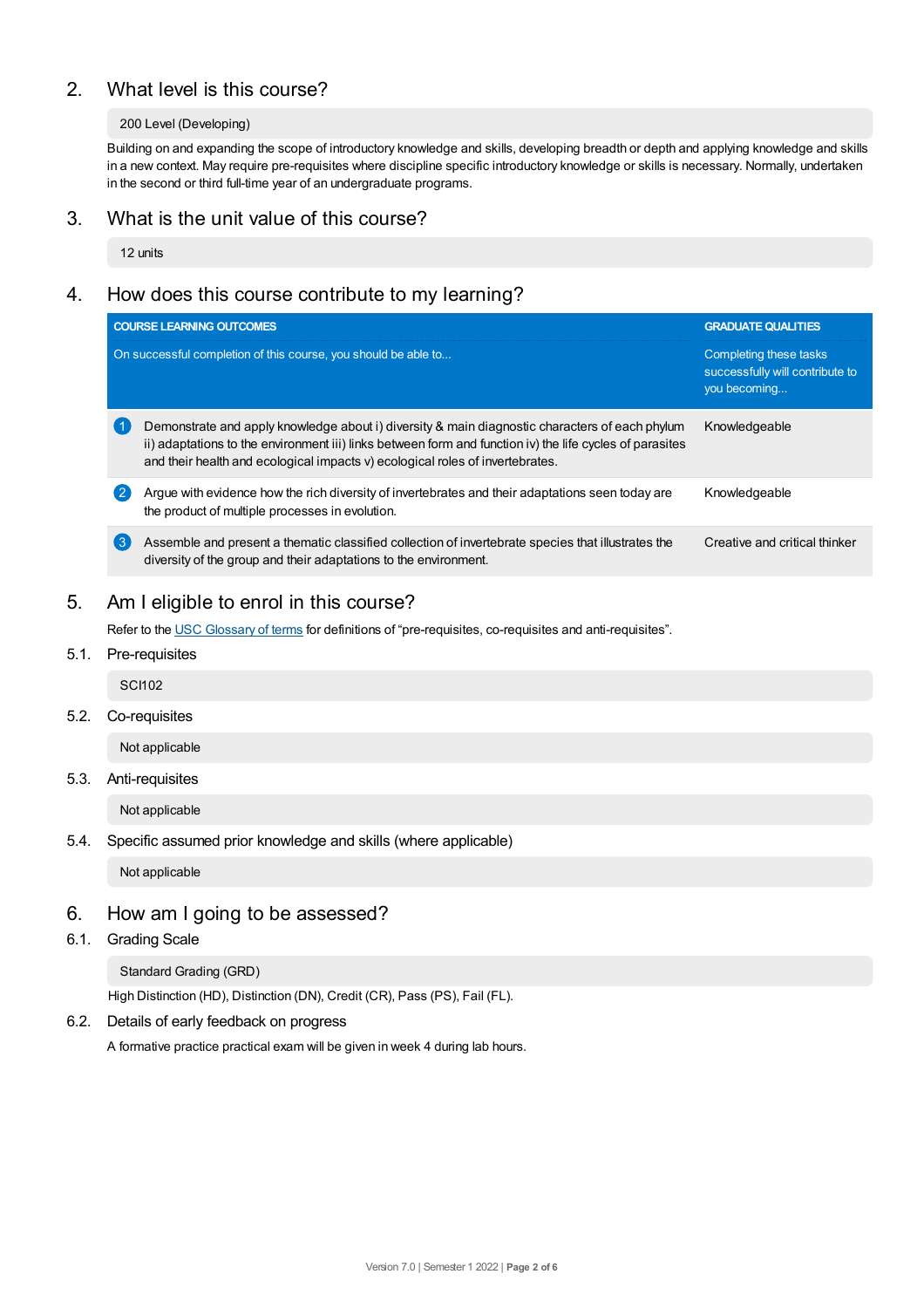## 6.3. Assessment tasks

| <b>DELIVERY</b><br><b>MODE</b> | <b>TASK</b><br>NO. | <b>ASSESSMENT</b><br><b>PRODUCT</b>     | <b>INDIVIDUAL</b><br><b>OR GROUP</b> | <b>WEIGHTING</b><br>$\frac{9}{6}$ | <b>WHAT IS THE</b><br><b>DURATION /</b><br><b>LENGTH?</b> | <b>WHEN SHOULD I</b><br>SUBMIT? | <b>WHERE SHOULD I</b><br><b>SUBMIT IT?</b> |
|--------------------------------|--------------------|-----------------------------------------|--------------------------------------|-----------------------------------|-----------------------------------------------------------|---------------------------------|--------------------------------------------|
| All                            | 1                  | Practical /<br><b>Laboratory Skills</b> | Individual                           | 20%                               | 2 hrs                                                     | Refer to Format                 | In Class                                   |
| All                            | 2                  | Report                                  | Individual                           | 35%                               | Minimum of<br>15 species                                  | Refer to Format                 | Online Submission                          |
| All                            | 3                  | Examination -<br>Centrally<br>Scheduled | Individual                           | 45%                               | 2hrs                                                      | Exam Period                     | Exam Venue                                 |

## **All - Assessment Task 1:** Practical Exam

| <b>GOAL:</b>     | Demonstrate your understanding of the role of evolutionary processes resulting in invertebrate diversity and adaptations to<br>environments.                                                                                                                                                                                                                                                                                                                                                                                                                                           |                                                                                                                                                     |                                     |  |  |
|------------------|----------------------------------------------------------------------------------------------------------------------------------------------------------------------------------------------------------------------------------------------------------------------------------------------------------------------------------------------------------------------------------------------------------------------------------------------------------------------------------------------------------------------------------------------------------------------------------------|-----------------------------------------------------------------------------------------------------------------------------------------------------|-------------------------------------|--|--|
| <b>PRODUCT:</b>  | Practical / Laboratory Skills                                                                                                                                                                                                                                                                                                                                                                                                                                                                                                                                                          |                                                                                                                                                     |                                     |  |  |
| <b>FORMAT:</b>   | Submit: A formative, practice practical exam during lab class in week 4 and a summative practical exam inweek 6.<br>This assessment will comprise two components. The first, a short (30 minute) formative, practice practical exam in week 4,<br>followed by a summative two (2) hour practical exam in week 6. Both are scheduled during laboratory class and consist of<br>short-answer questions. The questions will be based mainly on the material covered in the first five weeks of laboratory<br>classes, supplemented with material presented during the learning materials. |                                                                                                                                                     |                                     |  |  |
| <b>CRITERIA:</b> | No.                                                                                                                                                                                                                                                                                                                                                                                                                                                                                                                                                                                    |                                                                                                                                                     | <b>Learning Outcome</b><br>assessed |  |  |
|                  |                                                                                                                                                                                                                                                                                                                                                                                                                                                                                                                                                                                        | Demonstrate and apply knowledge about invertebrates;                                                                                                |                                     |  |  |
|                  | $\overline{2}$                                                                                                                                                                                                                                                                                                                                                                                                                                                                                                                                                                         | Argue with evidence how the rich diversity of invertebrates and their adaptations seen<br>today are the product of multiple processes in evolution. | $\left( 2\right)$                   |  |  |
|                  |                                                                                                                                                                                                                                                                                                                                                                                                                                                                                                                                                                                        |                                                                                                                                                     |                                     |  |  |

## **All - Assessment Task 2:** Invertebrate Field Guide

| <b>GOAL:</b>    | Demonstrate your ability to work scientifically by applying, under guidance, field methods and theoretical knowledge to<br>illustrate the diversity of invertebrates and their adaptations to the environment.                                                                                                                                                                                                                                                                                                                                                                                                                                                                                                                                                                                                                                                                                                                                                                                                                                                                                       |
|-----------------|------------------------------------------------------------------------------------------------------------------------------------------------------------------------------------------------------------------------------------------------------------------------------------------------------------------------------------------------------------------------------------------------------------------------------------------------------------------------------------------------------------------------------------------------------------------------------------------------------------------------------------------------------------------------------------------------------------------------------------------------------------------------------------------------------------------------------------------------------------------------------------------------------------------------------------------------------------------------------------------------------------------------------------------------------------------------------------------------------|
| <b>PRODUCT:</b> | Report                                                                                                                                                                                                                                                                                                                                                                                                                                                                                                                                                                                                                                                                                                                                                                                                                                                                                                                                                                                                                                                                                               |
| <b>FORMAT:</b>  | You are required to assemble and present a field quide of local invertebrates: A minimum of 15 species is required; The<br>collection should be organised around a taxonomic theme (e.g. different butterflies, insects, crustaceans, etc.), a habitat<br>theme (e.g. diversity of rocky shore invertebrates), or an evolutionary/anatomical theme (e.g. evolution of organs for<br>movement/feeding). Each specimen must be accompanied by a detailed taxonomic classification, exact geo-location<br>(from GPS or Google Earth), a detailed description of the microhabitat it was collected from, and a list of the adaptations<br>that the species has for living within that microhabitat; Students are required to take their own photographs/videos of all<br>specimens. The presentation medium can be any of the following: document or book, website (use free editing and<br>hosting services), Facebook page, Powerpoint file, or a YouTube video. NO venomous or endangered species, NO<br>cephalopods (i.e. squid, octopuses, cuttlefish) are to be collected under any circumstances. |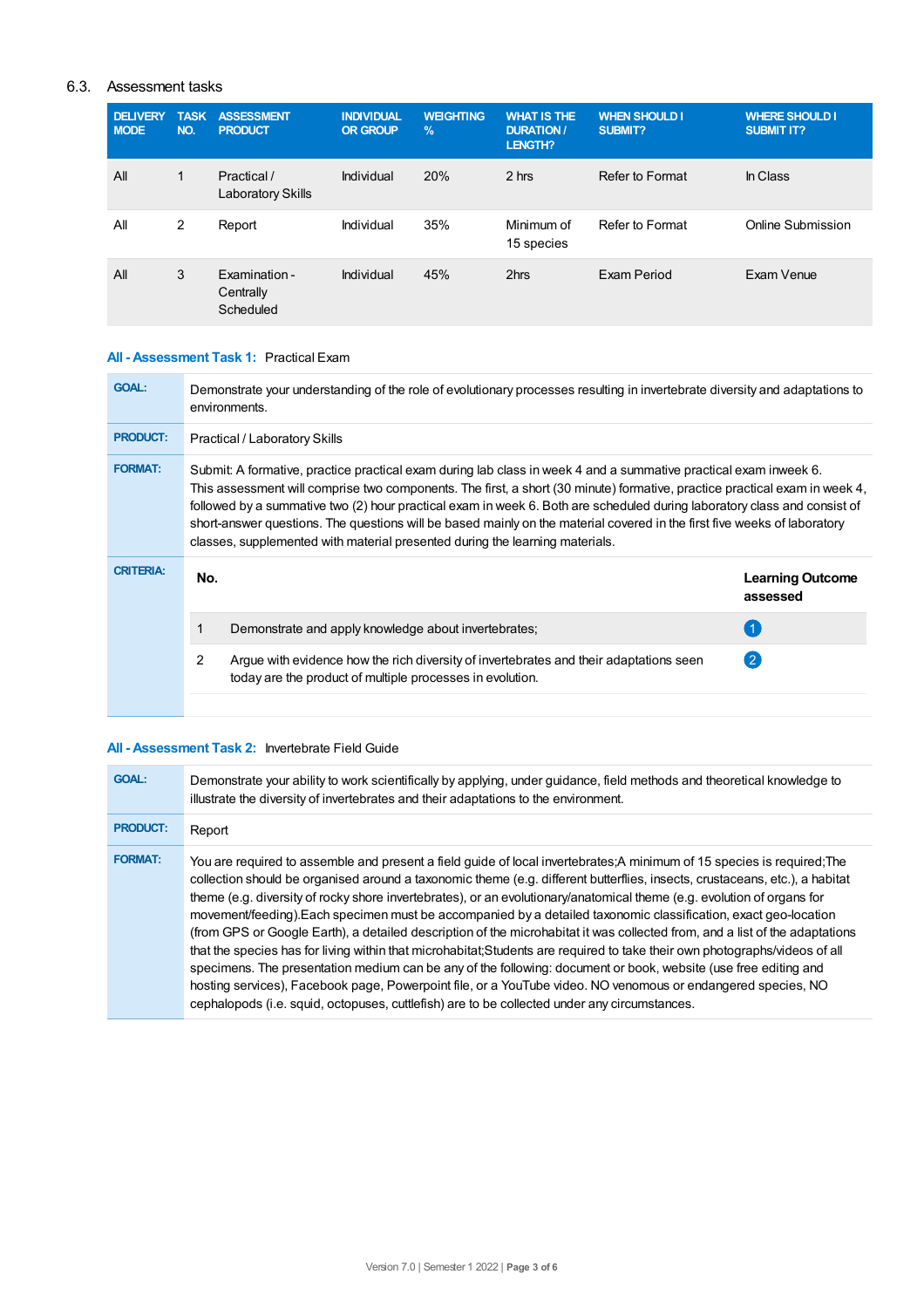| <b>CRITERIA:</b> | No. |                                                                                                                                                                                                                                                                          | <b>Learning Outcome</b><br>assessed |
|------------------|-----|--------------------------------------------------------------------------------------------------------------------------------------------------------------------------------------------------------------------------------------------------------------------------|-------------------------------------|
|                  |     | Demonstrate and apply knowledge about invertebrates: Species identification &<br>taxonomic classification                                                                                                                                                                |                                     |
|                  | 2   | Assemble and present a thematic-classified collection of invertebrate species that<br>illustrates the diversity of the group and their adaptations to the environment:<br>a) Habitat descriptions<br>b) Adaptations<br>c) Presentation<br>d)Thematic focus and coherence | 3                                   |
|                  | 3   | Demonstrate creative thinking in identifying your theme, assembling the collection and<br>presenting it.                                                                                                                                                                 | 026                                 |
|                  |     |                                                                                                                                                                                                                                                                          |                                     |

#### **All - Assessment Task 3:** Written Exam

| <b>GOAL:</b>     | Demonstrate assimilation and application of knowledge gathered throughout semester in learning materials and<br>practicals.                                                                                                                                                                              |                                     |  |  |  |
|------------------|----------------------------------------------------------------------------------------------------------------------------------------------------------------------------------------------------------------------------------------------------------------------------------------------------------|-------------------------------------|--|--|--|
| <b>PRODUCT:</b>  | <b>Examination - Centrally Scheduled</b>                                                                                                                                                                                                                                                                 |                                     |  |  |  |
| <b>FORMAT:</b>   | A two (2) hour written exam, consisting of multiple choice and short-answer questions. The questions will be based mainly<br>on the material covered in the theory component of the course (i.e. learning materials), supplemented with material<br>presented during the laboratory and field activities |                                     |  |  |  |
| <b>CRITERIA:</b> | No.                                                                                                                                                                                                                                                                                                      | <b>Learning Outcome</b><br>assessed |  |  |  |
|                  | Demonstrate knowledge about invertebrate classification, anatomy, phylogeny, ecology,<br>reproduction, life cycles, adaptations and their roles in the creation and delivery of<br>ecosystems goods and services                                                                                         | $\left( 1 \right)$                  |  |  |  |
|                  | 2<br>Argue with evidence how the rich diversity of invertebrates and their adaptations seen<br>today are the product of multiple processes in evolution                                                                                                                                                  | $\overline{2}$                      |  |  |  |
|                  |                                                                                                                                                                                                                                                                                                          |                                     |  |  |  |

## 7. Directed study hours

A 12-unit course will have total of 150 learning hours which will include directed study hours (including online if required), self-directed learning and completion of assessable tasks. Directed study hours may vary by location. Student workload is calculated at 12.5 learning hours per one unit.

## 8. What resources do I need to undertake this course?

Please note: Course information, including specific information of recommended readings, learning activities, resources, weekly readings, etc. are available on the course Canvas site– Please log in as soon as possible.

## 8.1. Prescribed text(s) or course reader

Please note that you need to have regular access to the resource(s) listed below. Resources may be required or recommended.

| REQUIRED? AUTHOR |              | YEAR TITLE                        | <b>EDITION PUBLISHER</b> |
|------------------|--------------|-----------------------------------|--------------------------|
| Reguired         | Jan Pechenik | 2014 Biology of the Invertebrates | McGraw-Hill Education    |

## 8.2. Specific requirements

Nil

## 9. How are risks managed in this course?

Health and safety risks for this course have been assessed as low. It is your responsibility to review course material, search online, discuss with lecturers and peers and understand the health and safety risks associated with your specific course of study and to familiarise yourself with the University's general health and safety principles by reviewing the online [induction](https://online.usc.edu.au/webapps/blackboard/content/listContentEditable.jsp?content_id=_632657_1&course_id=_14432_1) training for students, and following the instructions of the University staff.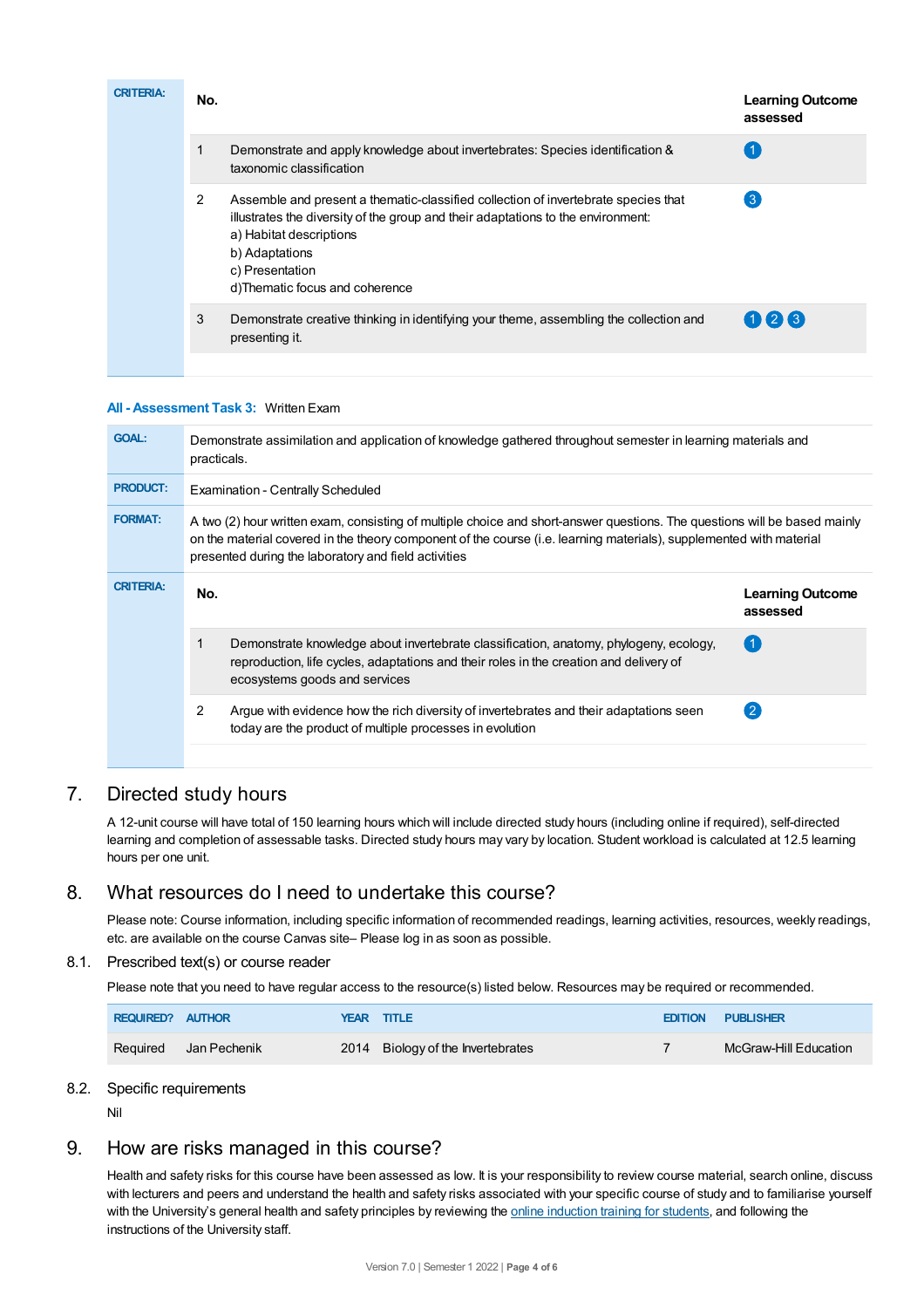# 10. What administrative information is relevant to this course?

## 10.1. Assessment: Academic Integrity

Academic integrity is the ethical standard of university participation. It ensures that students graduate as a result of proving they are competent in their discipline. This is integral in maintaining the value of academic qualifications. Each industry has expectations and standards of the skills and knowledge within that discipline and these are reflected in assessment.

Academic integrity means that you do not engage in any activity that is considered to be academic fraud; including plagiarism, collusion or outsourcing any part of any assessment item to any other person. You are expected to be honest and ethical by completing all work yourself and indicating in your work which ideas and information were developed by you and which were taken from others. You cannot provide your assessment work to others.You are also expected to provide evidence of wide and critical reading, usually by using appropriate academic references.

In order to minimise incidents of academic fraud, this course may require that some of its assessment tasks, when submitted to Canvas, are electronically checked through Turnitin. This software allows for text comparisons to be made between your submitted assessment item and all other work to which Turnitin has access.

#### 10.2. Assessment: Additional Requirements

Eligibility for Supplementary Assessment

Your eligibility for supplementary assessment in a course is dependent of the following conditions applying:

The final mark is in the percentage range 47% to 49.4% The course is graded using the Standard Grading scale You have not failed an assessment task in the course due to academic misconduct

#### 10.3. Assessment: Submission penalties

Late submission of assessment tasks may be penalised at the following maximum rate:

- 5% (of the assessment task's identified value) per day for the first two days from the date identified as the due date for the assessment task.

- 10% (of the assessment task's identified value) for the third day - 20% (of the assessment task's identified value) for the fourth day and subsequent days up to and including seven days from the date identified as the due date for the assessment task. - A result of zero is awarded for an assessment task submitted after seven days from the date identified as the due date for the assessment task. Weekdays and weekends are included in the calculation of days late. To request an extension you must contact your course coordinator to negotiate an outcome.

#### 10.4. SafeUSC

USC is committed to a culture of respect and providing a safe and supportive environment for all members of our community. For immediate assistance on campus contact SafeUSC by phone: 07 [5430](tel:07%205430%201168) 1168 or using the [SafeZone](https://www.safezoneapp.com) app. For general enquires contact the SafeUSC team by phone 07 [5456](tel:07%205456%203864) 3864 or email [safe@usc.edu.au](mailto:safe@usc.edu.au).

The SafeUSC Specialist Service is a Student Wellbeing service that provides free and confidential support to students who may have experienced or observed behaviour that could cause fear, offence or trauma. To contact the service call 07 [5430](tel:07%205430%201226) 1226 or email [studentwellbeing@usc.edu.au](mailto:studentwellbeing@usc.edu.au).

#### 10.5. Study help

For help with course-specific advice, for example what information to include in your assessment, you should first contact your tutor, then your course coordinator, if needed.

If you require additional assistance, the Learning Advisers are trained professionals who are ready to help you develop a wide range of academic skills. Visit the Learning [Advisers](https://www.usc.edu.au/current-students/student-support/academic-and-study-support/learning-advisers) web page for more information, or contact Student Central for further assistance: +61 7 5430 2890 or [studentcentral@usc.edu.au](mailto:studentcentral@usc.edu.au).

## 10.6. Wellbeing Services

Student Wellbeing provide free and confidential counselling on a wide range of personal, academic, social and psychological matters, to foster positive mental health and wellbeing for your academic success.

To book a confidential appointment go to [Student](https://studenthub.usc.edu.au/) Hub, email [studentwellbeing@usc.edu.au](mailto:studentwellbeing@usc.edu.au) or call 07 5430 1226.

#### 10.7. AccessAbility Services

Ability Advisers ensure equal access to all aspects of university life. If your studies are affected by a disability, learning disorder mental health issue, injury or illness, or you are a primary carer for someone with a disability or who is considered frail and aged, [AccessAbility](https://www.usc.edu.au/learn/student-support/accessability-services/documentation-requirements) Services can provide access to appropriate reasonable adjustments and practical advice about the support and facilities available to you throughout the University.

To book a confidential appointment go to [Student](https://studenthub.usc.edu.au/) Hub, email [AccessAbility@usc.edu.au](mailto:AccessAbility@usc.edu.au) or call 07 5430 2890.